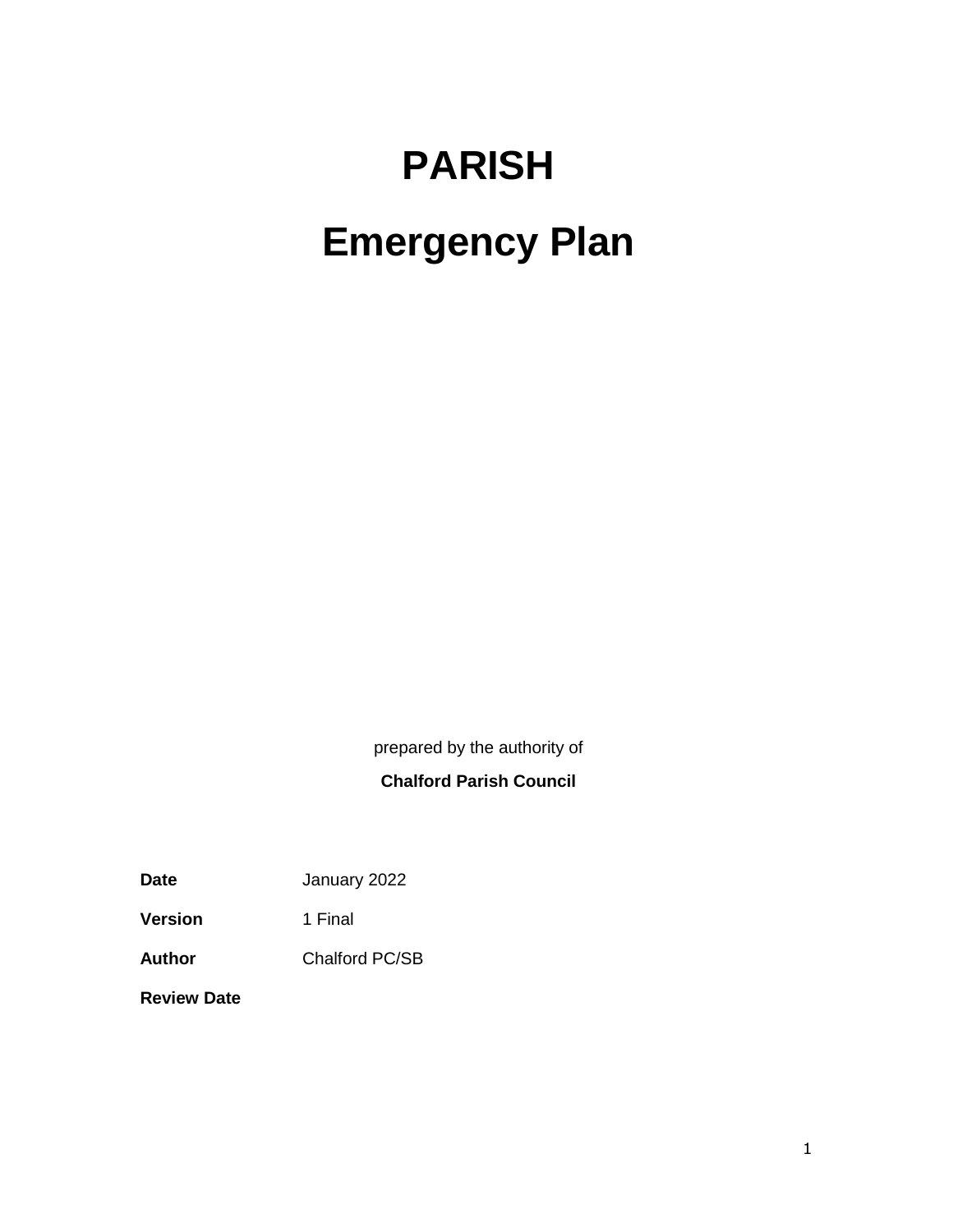## **Contents**

| <b>Section</b>                              | Page      |
|---------------------------------------------|-----------|
| <b>The Plan</b>                             |           |
| 1. Introduction                             | $4 - 5$   |
| 2. Activation of plan and procedures        | $5-6$     |
|                                             |           |
| <b>Appendices</b>                           |           |
| 1. Risk assessment                          | $7 - 8$   |
| 2. Emergency Management Team (EMT) contacts | 9         |
| 3. Checklist for EMT Meeting                | 10        |
| 4. Agency and emergency service contacts    | 11        |
| 5. Local resources                          | $12 - 16$ |
| 6. Vulnerable groups                        | 17        |
| 7. Safety tips for public                   | 18        |
|                                             |           |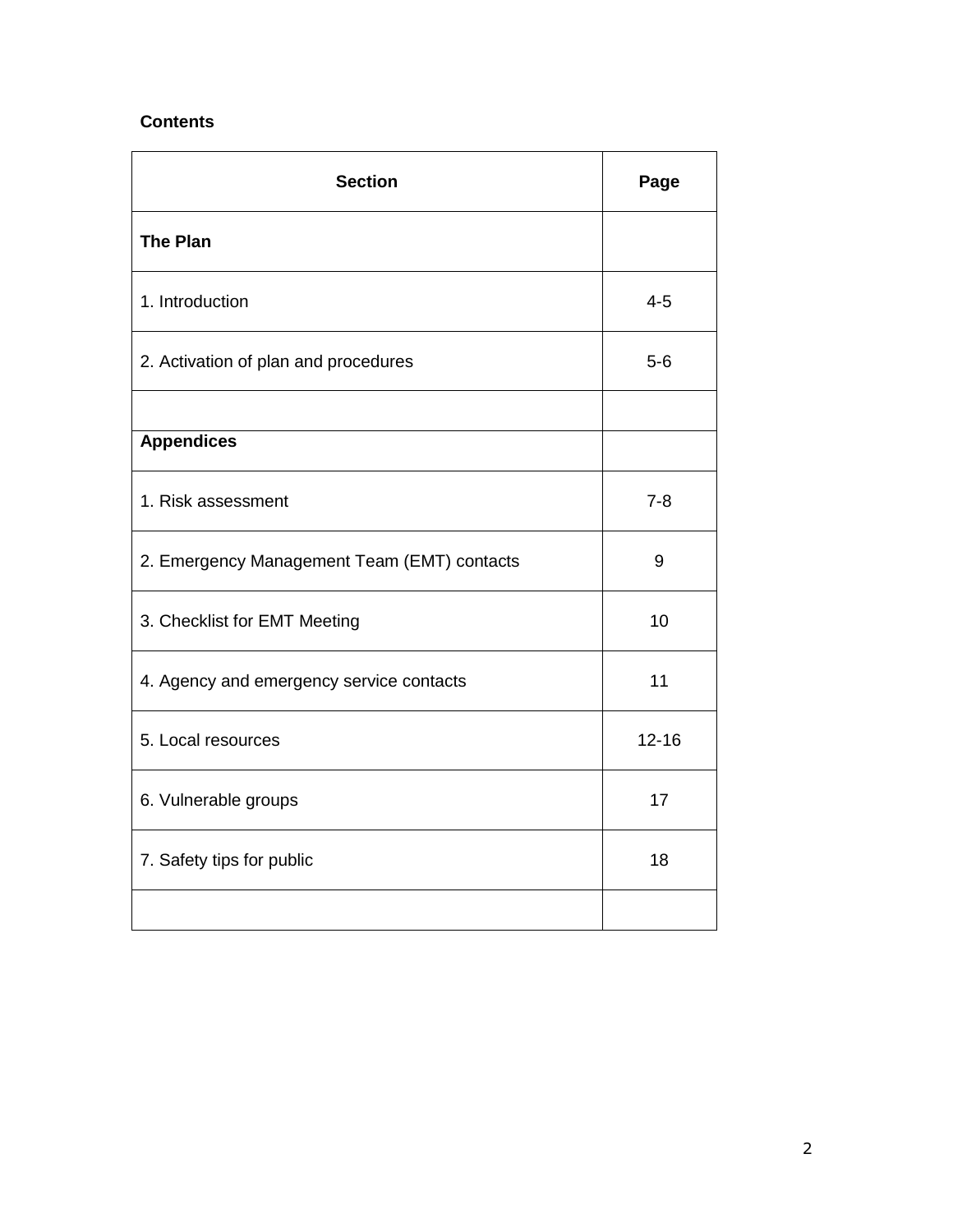# **Distribution List:**

| <b>Issue No</b> | <b>Issued to</b>                                    |
|-----------------|-----------------------------------------------------|
|                 |                                                     |
| 1 Final         | Emergency Management Team and Nikki Humphries - SDC |
|                 |                                                     |
|                 |                                                     |
|                 |                                                     |
|                 |                                                     |
|                 |                                                     |
|                 |                                                     |
|                 |                                                     |
|                 |                                                     |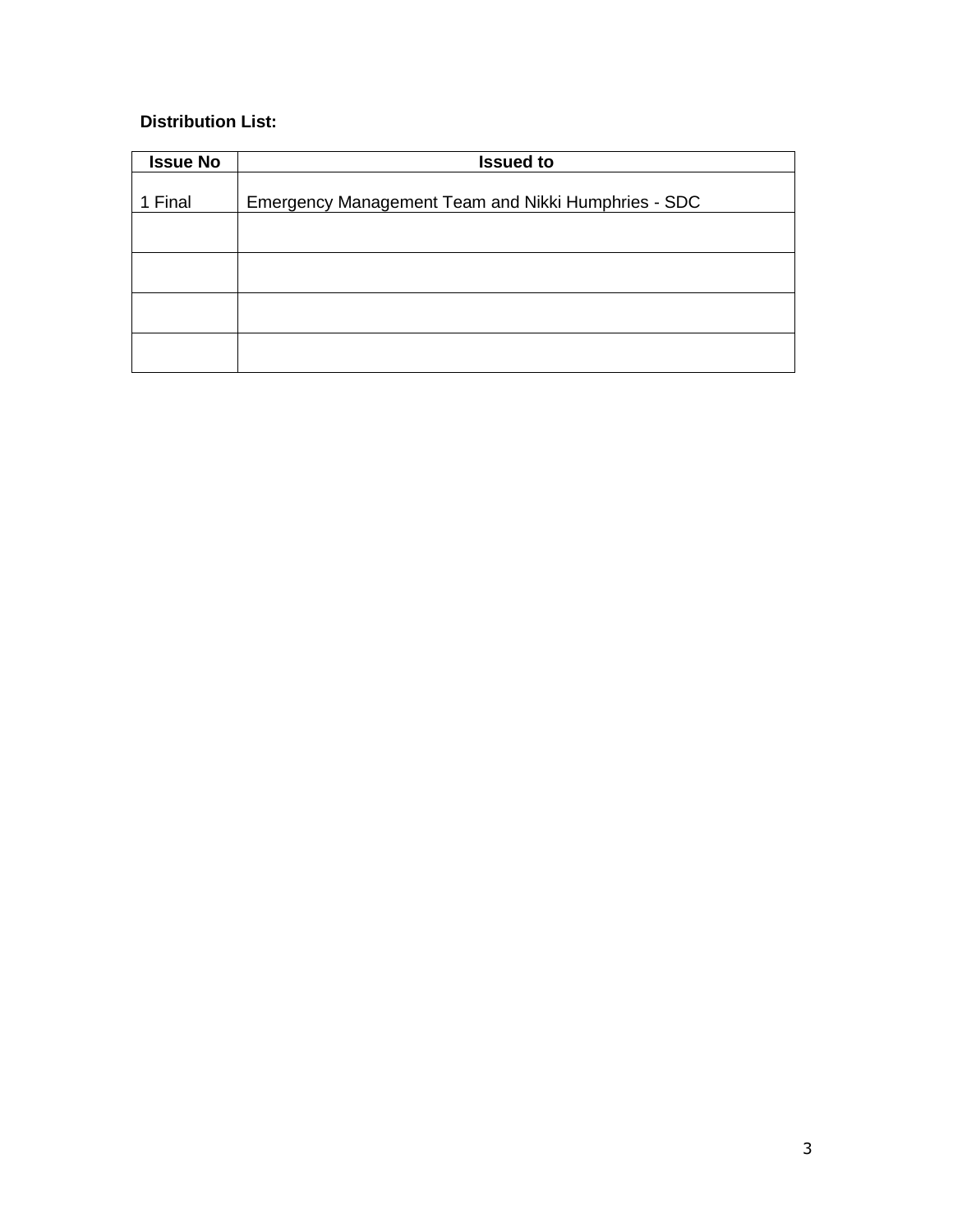# **1. INTRODUCTION**

While the Government has not identified a formal role for Parish Councils in the response to and recovery from emergencies, the value of local planning is well recognised. This plan is not intended to take the place of the emergency services but to provide a focus for the Parish in an emergency, so the community is able to help itself where possible and make the task of the emergency services easier.

## **Aim of the plan**

- 1. To co-ordinate community support, facilitate self-help and resilience in the face of an emergency.
- 2. To assist County & District Emergency Services with local knowledge and support where appropriate.

In a potentially threatening situation the plan will save time, avoid us reinventing the wheel and ensure that we can make an effective and timely response

# **What do we mean by "An Emergency"?**

An emergency is an occurrence which presents a serious threat to the well-being of the community; requiring a response beyond the resources of the individuals or families concerned.

For example, this could include villages cut-off by heavy snowfall, serious flooding, prolonged interruption of power and water supplies or a toxic chemical spillage as a result of a traffic accident. As part of the process of preparing the plan a risk assessment has been carried out to identify the potential hazards which might affect the Parish. **(see Appendix 1)**

It is important to emphasise that the handling of an emergency is the responsibility of the emergency services and the local authority (Stroud District Counci). The Parish role is to support the work of these agencies, keep local people informed and lend a helping hand where appropriate.

# **The Emergency Planning Team**

The local response to an emergency will be co-ordinated by the Emergency Management Team (EMT). This is a group of local people involving Parish Councillors and other residents operating under the guidance of the Parish Council. The current list of individuals involved and their contact details is given in **Appendix 2.** This list will be updated and checked on a regular basis.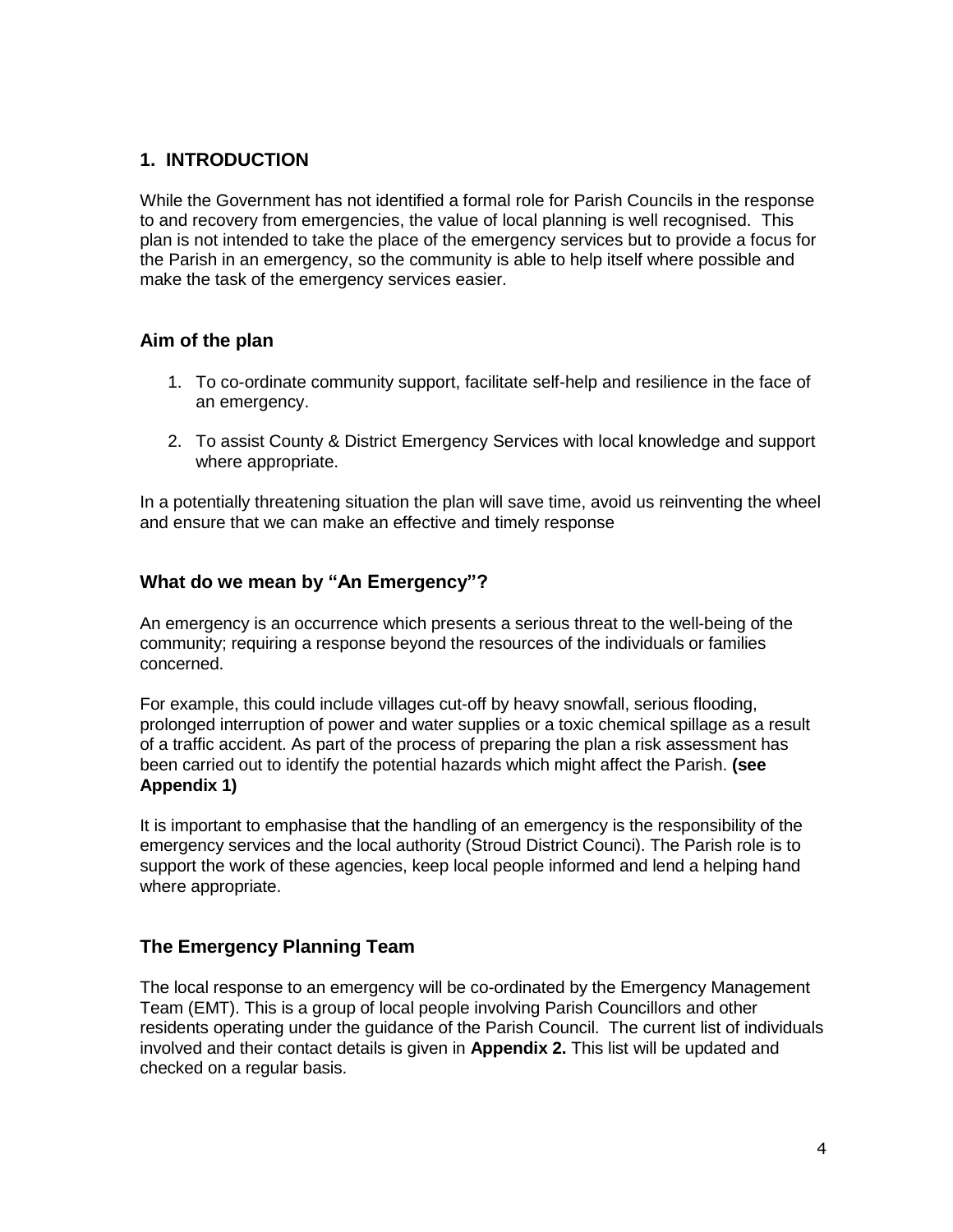#### **How to use this plan**

This document sets out the agreed procedures to be followed in the event of an emergency, identifies people who will take responsibility for initiating action and provides contact details of relevant organisations and local resources.

The plan will be reviewed on a regular basis to ensure the information it contains is up to date and relevant. This will be the responsibility of the EMT.

# **2. ACTIVATION OF THE PLAN AND PROCEDURES TO BE FOLLOWED**

## **Activating the plan**

The Emergency Plan can be activated by any member of the Parish Emergency Management Team. Depending on the severity of the threat the people involved should:

- 1. Notify the relevant emergency services.
- 2. Contact the Emergency Management Team Co-ordinator to call a meeting of the team.
- 3. Contact and inform Stroud District Council Civil Contingencies Team.
- 4. Make a note of what action has been taken.

Names and contacts of key agencies and the emergency services are listed in **Appendix 4.**

A meeting of the Emergency Management Team will be convened ASAP to consider the situation and their response. The usual meeting place will be at the Parish Centre, Geralds Way.

## **Role of the Emergency Management Team**

The EMT will meet to consider the situation and plan a response. A checklist of points to be covered at the meeting and action to be taken is set out in **Appendix 3.**

Close contact will be maintained with the emergency services and the local authority at all times to ensure that the response is co-ordinated and appropriate.

#### **Local resources**

A list of local resources has been drawn up by the EMT which could be called upon in an emergency. See **Appendix 5**.

This includes elements such as:

- Medical/First Aid Personnel & Equipment
- Equipment that could be useful in an emergency; e.g. Generators, Pumps, etc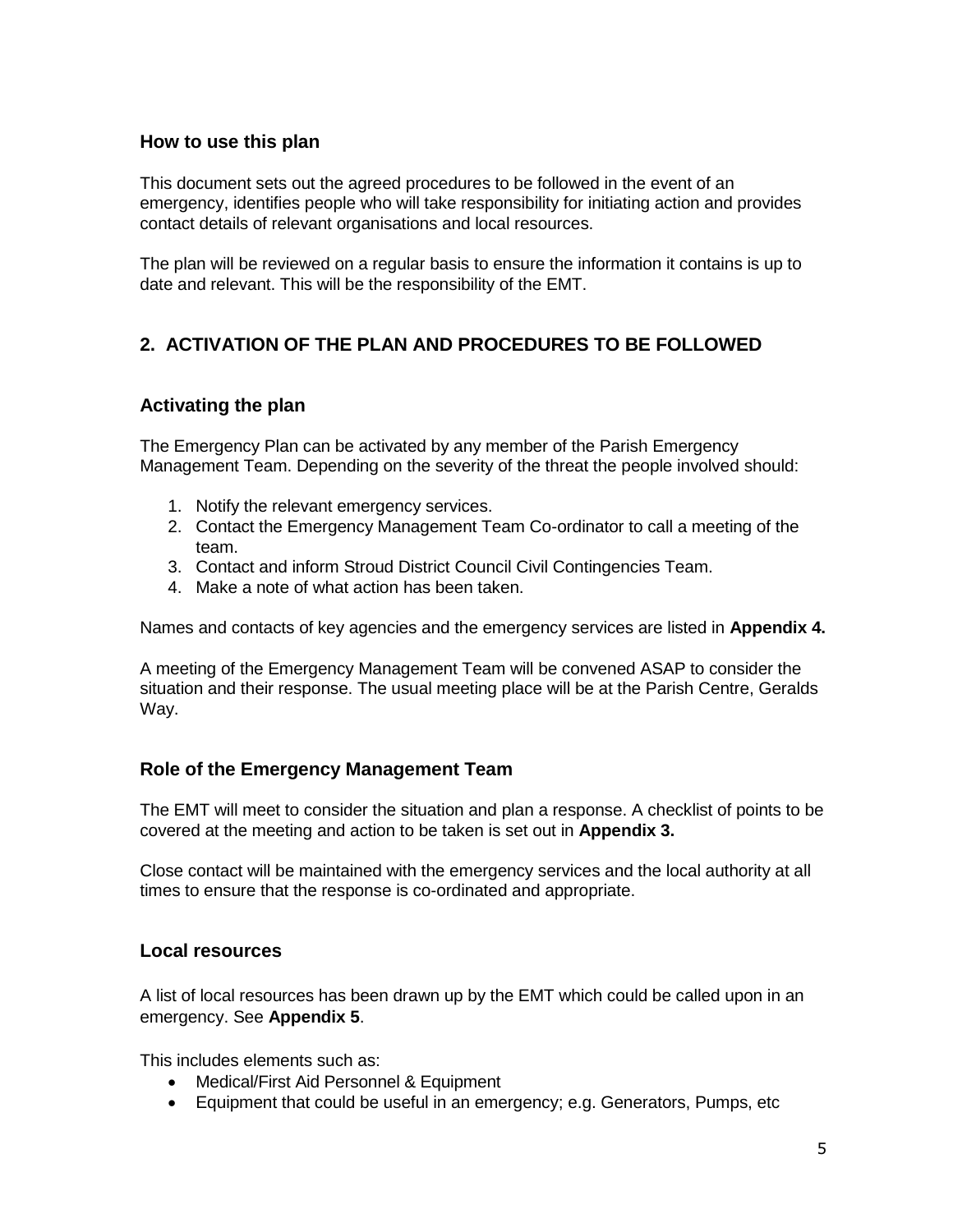- Premises that could be used for an Operations Centre or Rest centre keyholders.
- Voluntary Groups
- Tradesmen or members of the community with trade skills who have volunteered
- Transport local transport
- **Identifying vulnerable groups**

One of the tasks of the EMT is to identify vulnerable groups and individuals who might need special assistance eg elderly, people with disabilities etc. It is difficult to do this in advance of an emergency as the list is hard to keep up to date and will vary according to the area affected and the threat. It is recommended that the EMT prepare such a list when an emergency is declared. A list of possible contacts and third parties who might be of assistance in identifying people at risk and vulnerable establishments is provided in **Appendix 6.** 

# **Keeping the local community informed**

The EMT has an important role in keeping the local community informed and providing a conduit for information between the community and the emergency services. The response will vary according to the scale and nature of the emergency. The following actions should be considered:

- Up to date information provided via the PC website, Facebook site and use of local notice boards.
- Publicising and manning a telephone number and email address.
- Establishing an office and help desk, usually the Parish Centre but could be on site.

A helpful list of safety tips for the public is attached at **Appendix 7.**

## **Keeping a log**

A formal record should be kept of actions taken and expenses incurred by the EMT during the emergency

#### **After the event**

When the emergency is over a debriefing meeting will be held to review the response and see what lessons can be learned for future situations.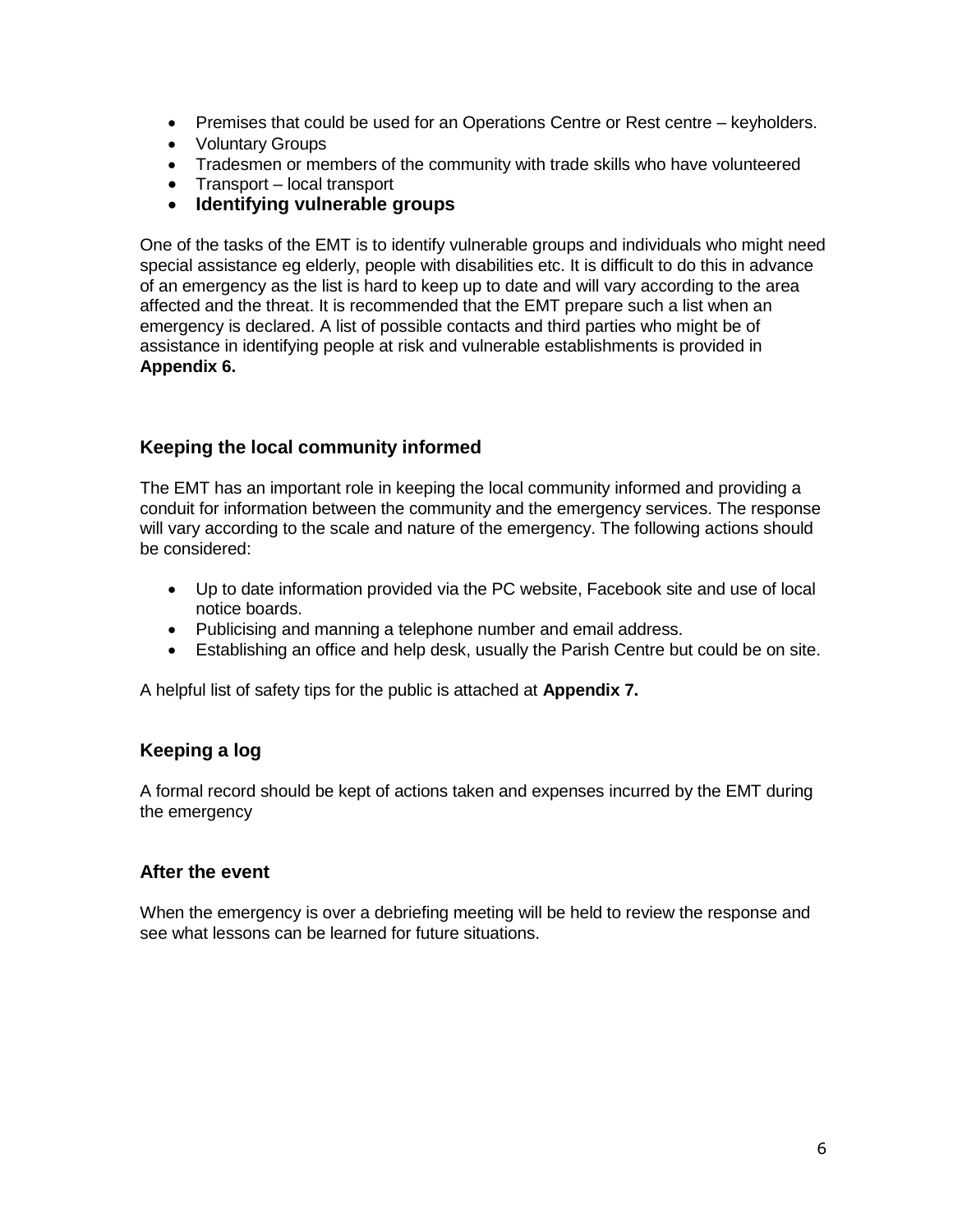# **APPENDIX 1 RISKS TO THE COMMUNITY**

| <b>Hazard</b>                               | ਠ<br>O<br>٥<br>ikelih | Impact         | <b>Risk Matrix Score</b><br>(L, M, H, VH) | <b>Mitigation in place</b><br>(Action by PC to reduce the risk)                                                     | <b>Mitigation required</b><br>(Action required by PC to<br>reduce the risk) |
|---------------------------------------------|-----------------------|----------------|-------------------------------------------|---------------------------------------------------------------------------------------------------------------------|-----------------------------------------------------------------------------|
| Heavy snowfall                              | 3                     | 5              | VH                                        | Monitor grit bins, gritting smaller roads,<br>snow wardens, salt supply                                             | Call out snow plough + Parish<br>Groundsman.                                |
| Strong winds/gale                           | 3                     | 4              | VH                                        | Monitor and maintain trees on Parish<br>land, inform highways of dangerous trees                                    | Call out tree surgeon                                                       |
| Flooding                                    | 4                     | 5              | VH                                        | River cleaning by Chalford Vale<br>residents, inform highways of blocked<br>gullies. Water course warden appointed. | Supply Sand and sandbags<br>(subject to agreement by PC)                    |
| Power and water supply<br>interruption      | $\overline{2}$        | 5              | M                                         | Inform Gloucestershire County Council,<br>water/sewage and electric companies<br>about unsafe power lines           |                                                                             |
| Major road traffic accident                 | 2                     | $\overline{2}$ |                                           | Monitor safety hazards and report to<br>highways                                                                    |                                                                             |
| <b>Toxic chemical</b><br>spillage/explosion |                       | 5              |                                           |                                                                                                                     |                                                                             |
| Landslide                                   | 2                     | 4              | н                                         | Monitor Toadsmoor Road bank.                                                                                        |                                                                             |
| Widespread flu /disease<br>outbreak         | 5                     | 5              | VH                                        | Offer support to residents.                                                                                         | Arrange for assistance for<br>residents where necessary                     |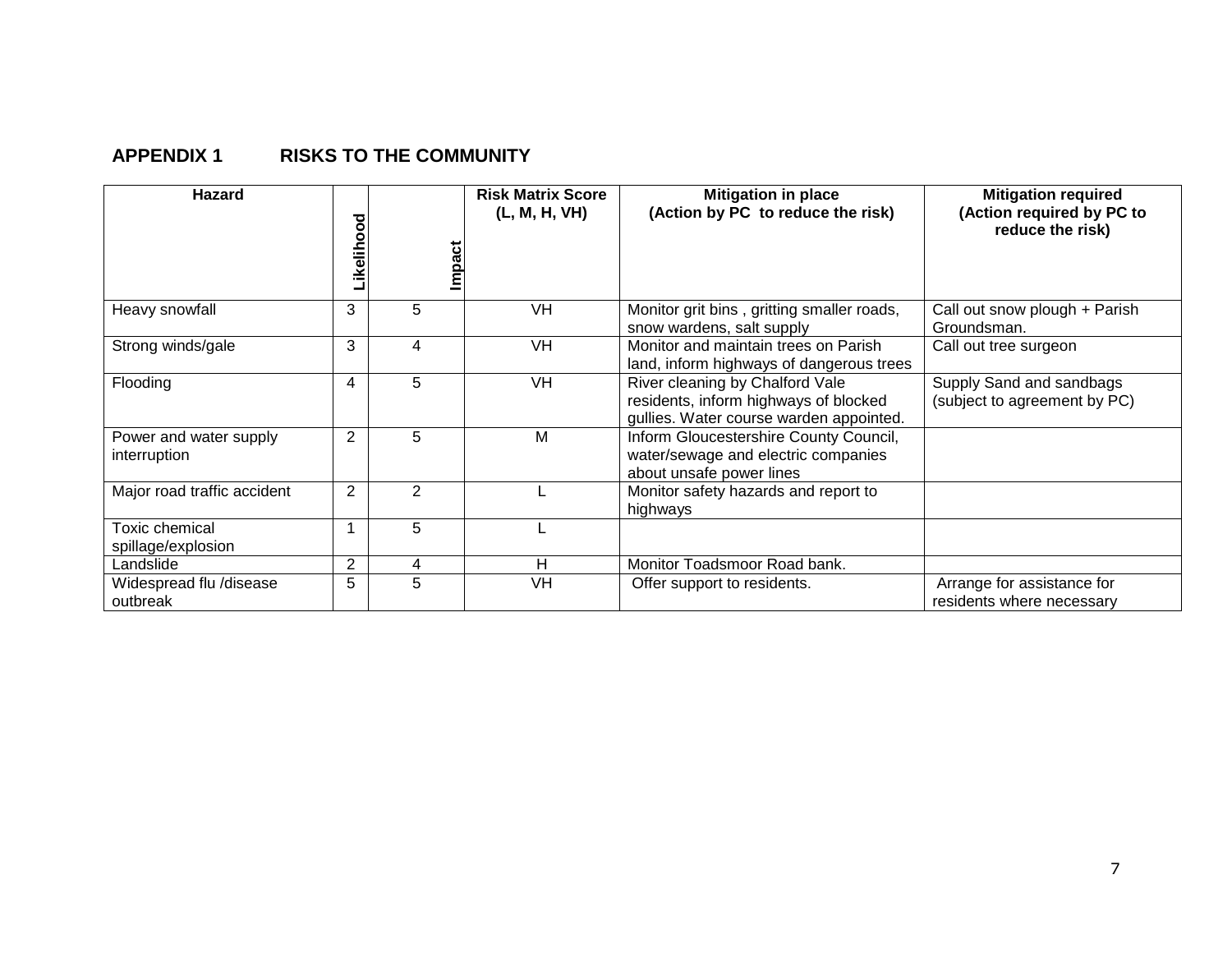#### **Risk matrix score table**



**LIKELIHOOD**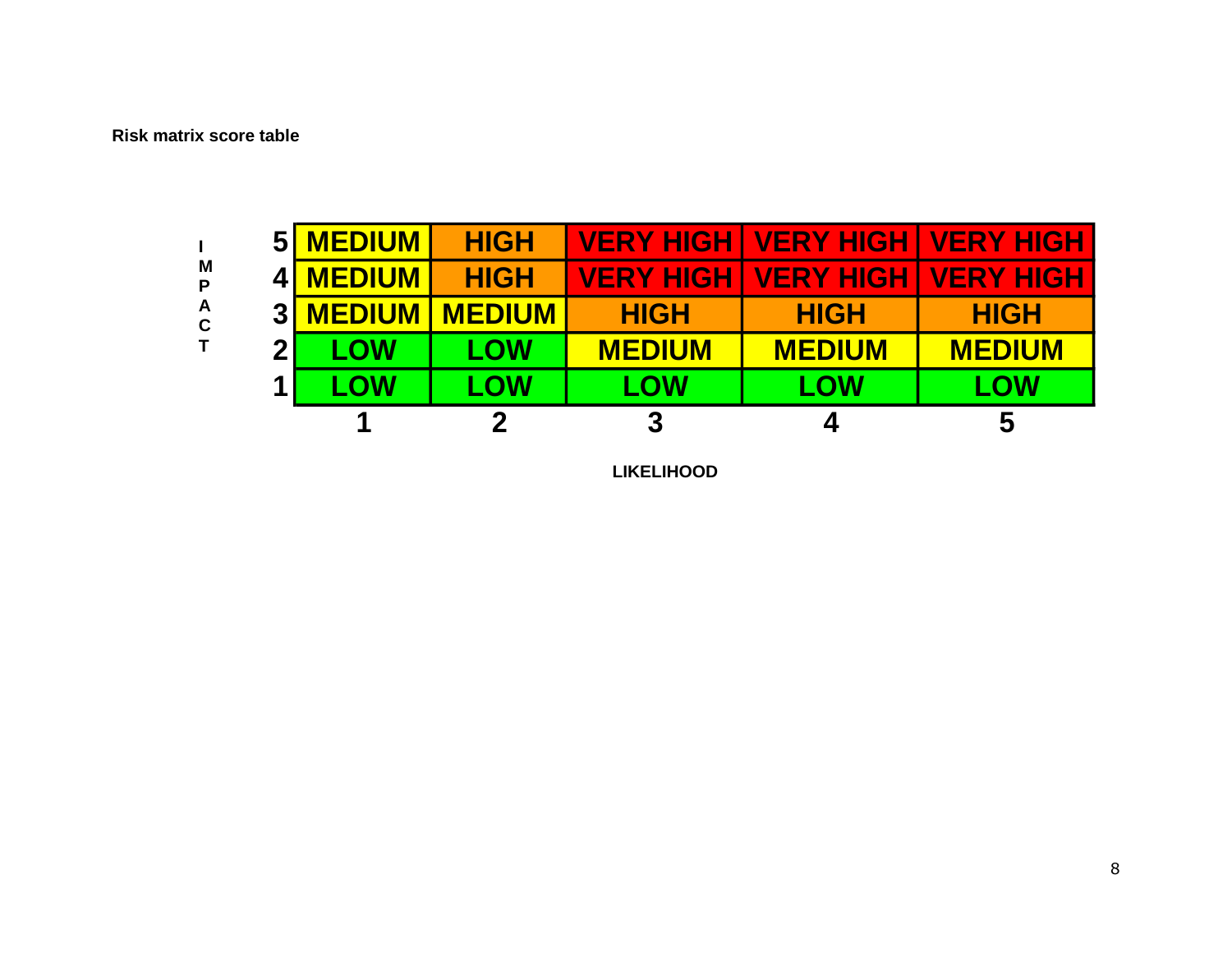# **APPENDIX 2 EMERGENCY MANAGEMENT TEAM**

| <b>Role</b>          | <b>Name</b>         | Location             | Tel          | <b>Mobile</b> | <b>Address</b>                                          |
|----------------------|---------------------|----------------------|--------------|---------------|---------------------------------------------------------|
| Co-ordinator         | Steve Beioley       | <b>Chalford Hill</b> | 01453 886344 | 07973 343214  | Lilac Cottage, France Lynch, GL6 8LT                    |
|                      | Peter Ashcroft      | Chalford Hill        | 01453 883042 | 07970 949628  | The Elements, Randalls Green, Chalford, GL6             |
| Parish Clerk         | Christine<br>Prince | Bussage              | 01453886962  | 07758 853198  | 16 The Old Common, Chalford, GL6 8JN                    |
| Parish<br>Groundsman | Chris Attwood       | Oakridge Lynch       | 01285 760696 | 07731133854   | 7 The Crescent, Oakridge Lynch, Stroud, Gloucs. GL6 7NP |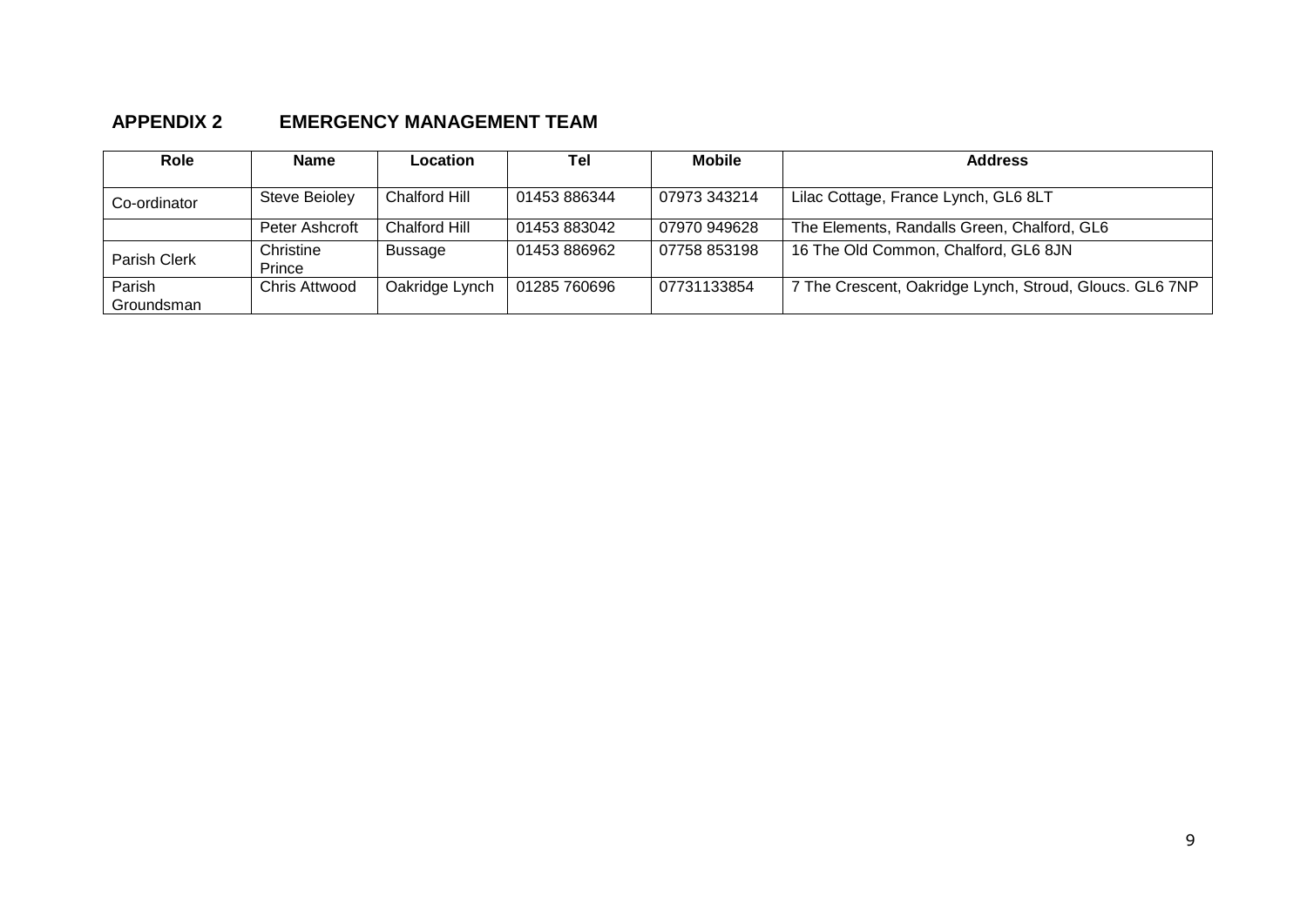# **APPENDIX 3 EMERGENCY MANAGEMENT TEAM AGENDA**

Checklist of issues to be considered at initial meeting

1. Type of emergency, areas affected, scale and threats to the community

2. Have the emergency services and relevant agencies been contacted?

3. Identification of vulnerable groups and people likely to be affected

4. What actions and response is required from the Parish EMT and who will do what?

5. Are there local resources that might be deployed.

6. Inform the emergency services and SDC what actions you propose to take

7. Consider how best to inform the local community about what is happening and provide a conduit for information.

8. Record what has been agreed and who is responsible for taking action.

9. Agree the need for further meetings of EMT.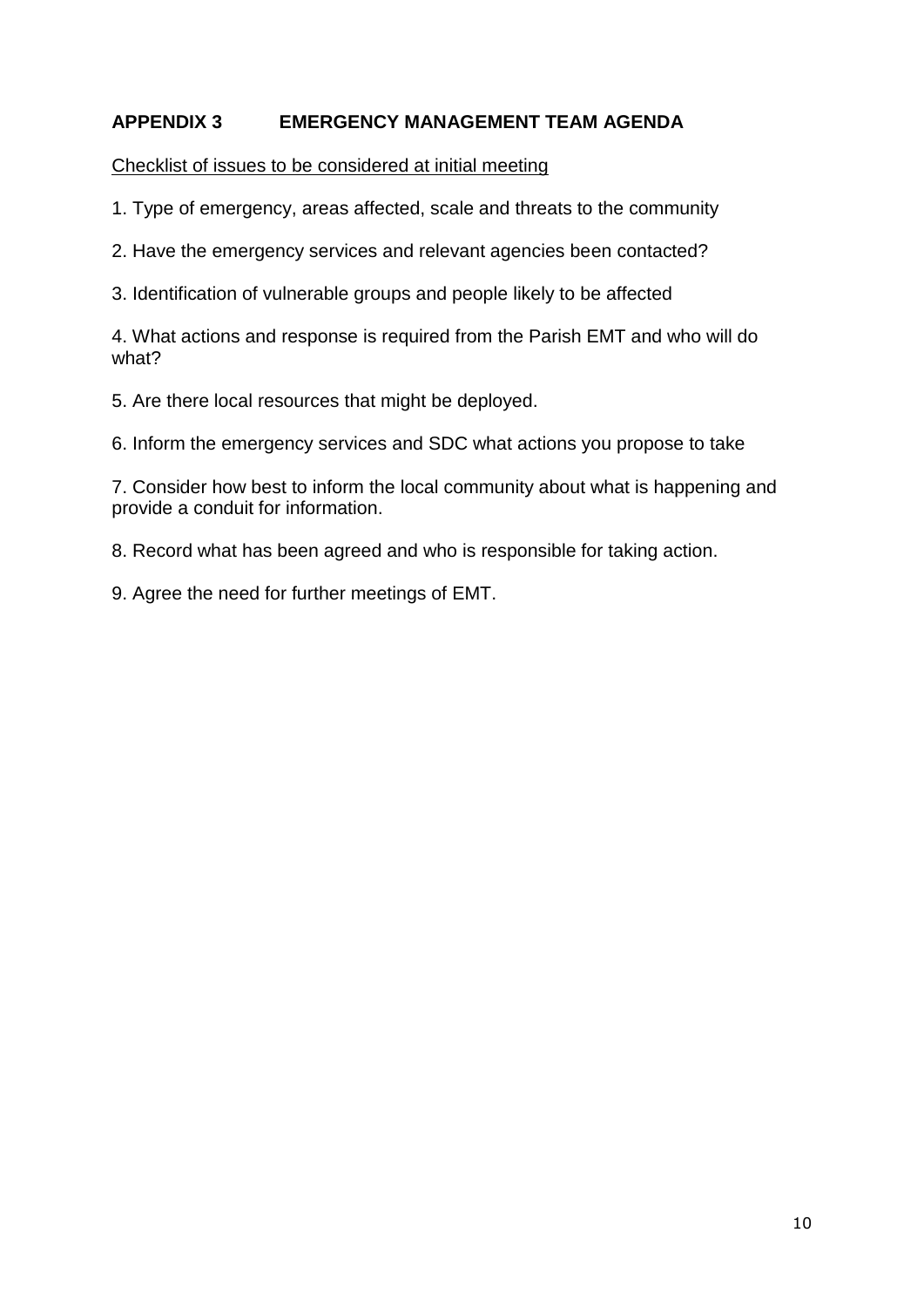# **APPENDIX 4 AGENCIES AND EMERGENCY SERVICES**

| Service / Role                         | <b>Telephone Number</b> | <b>Website/Email</b>                |
|----------------------------------------|-------------------------|-------------------------------------|
| <b>Emergency Services</b>              | 999                     | N/A                                 |
| Police HQ                              | 101 or 01452 726920     | www.gloucestershire.police.uk       |
| Local PC                               | 01453 753510            |                                     |
| <b>PCSO Shelley Richards</b>           | 01453 753508            |                                     |
|                                        |                         |                                     |
| <b>NHS Direct</b>                      | 111                     | www.nhsdirect.nhs.uk                |
| <b>Environment Agency Floodline</b>    | 0345 988 1188           | www.environment-agency.gov.uk       |
| <b>Water</b>                           |                         |                                     |
| <b>Severn Trent</b>                    | 0800 783 4444           | www.stwater.co.uk                   |
| <b>Thames Water</b>                    | 0845 9200 800           | www.thameswater.co.uk               |
| <b>Bristol Water</b>                   | 0345 702 3797           | www.bristolwater.co.uk              |
| <b>Electricity</b>                     | 105                     | www.westernpower.co.uk              |
| <b>Western Power Distribution</b>      |                         |                                     |
| (Power Loss)                           |                         |                                     |
| Gas (Leak)                             | 0800 111 999            |                                     |
| <b>Stroud District Council General</b> | 01453 766321            | www.stroud.gov.uk                   |
| <b>Civil Contingencies Team</b>        | 01453 754455            |                                     |
| Out of hours                           | 01453 222104            |                                     |
| Sandbag helpline                       | 01453 766321            |                                     |
| Neighbourhood Warden                   | 07876 405833            | craig.fellowes@stroud.gov.uk        |
| <b>Gloucestershire Highways</b>        | 08000 514 514           | www.gloucestershire.gov.uk/highways |
| Harriett (Area Highways                | 08000 514514            |                                     |
| Representative)                        |                         |                                     |
| Paul Helbrow (Local Highways           | 08000 514 514           | Paul.Helbrow@gloucestershire.gov.uk |
| Manager)                               |                         |                                     |
| <b>Animal Welfare</b>                  |                         |                                     |
| Josie Oak - SDC Animal Welfare         | 01453 754490            | josie.oak@stroud.gov.uk             |
| Officer                                |                         |                                     |
| <b>First Great Western Trains</b>      | 0345 700 0125           | fgw.websupport@firstgroup.com       |
| <b>Bisley with Lypiatt P.C.</b>        |                         |                                     |
| Deborah Meredith - Clerk               | 01452 771 089           | admin@bisley-with-lypiatt.gov.uk    |
| <b>Brimscombe and Thrupp</b>           | 01453 297987            | clerk@brimscombeandthrupp-          |
| <b>Parish Council</b>                  |                         | pc.gov.uk                           |
| Hannah Warren - Clerk                  |                         |                                     |
| <b>Minchinhampton Parish</b>           | 01453 731186            | clerk@minchinhampton-pc.gov.uk      |
| <b>Council - Jo Barber</b>             |                         |                                     |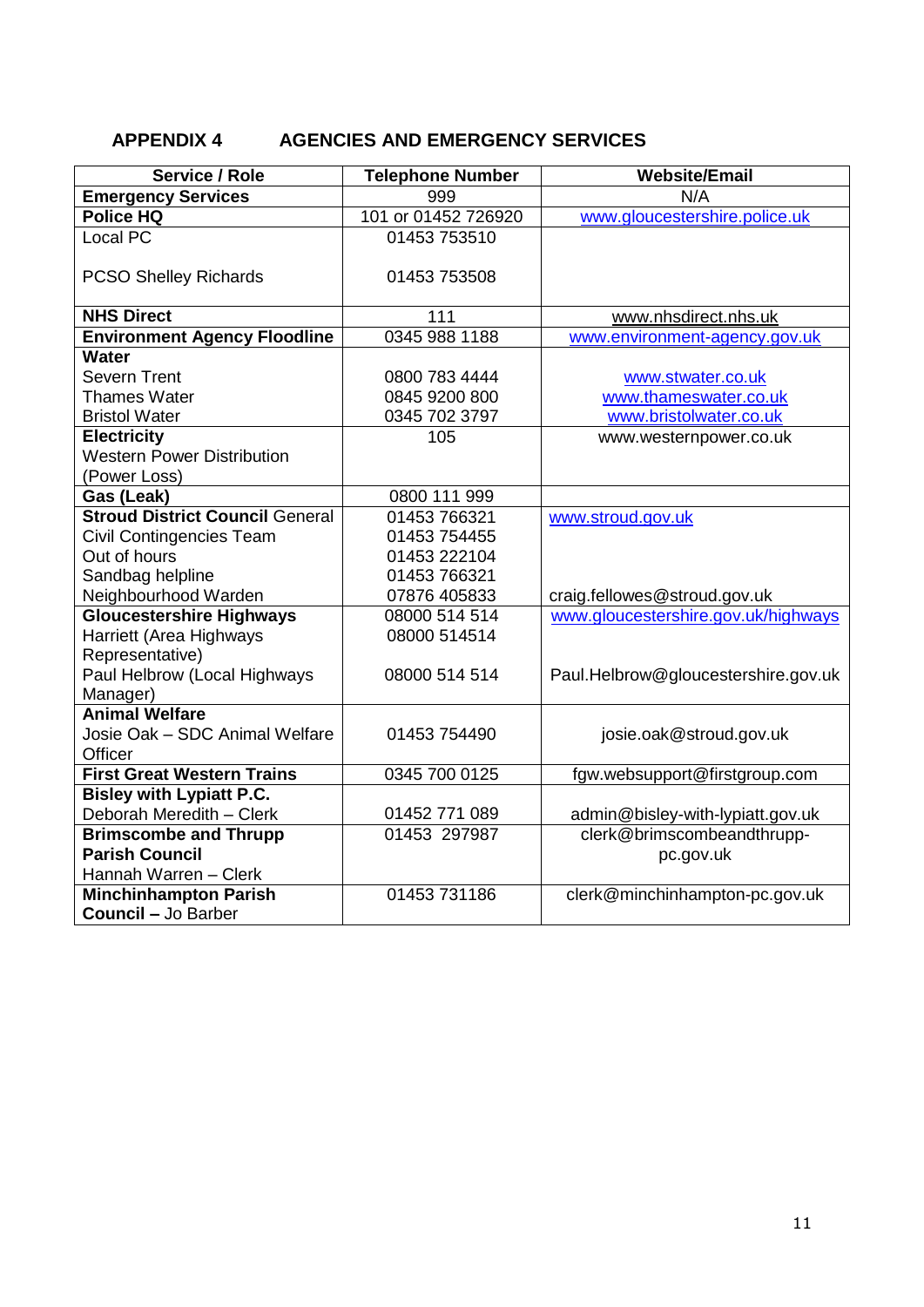# **APPENDIX 5 LOCAL RESOURCES**

This section provides details of the following

- Medical/First Aid Personnel & Equipment
- Equipment that could be useful in an emergency; e.g. Generators, Pumps, etc
- Premises that could be used for an Operations Centre or Rest centre keyholders.
- Voluntary Groups
- Tradesmen or members of the community with trade skills who have volunteered
- Transport local transport businesses, or persons who can be called on to transport people, essential equipment or provisions
- Rendezvous Points and key Access Points to the village

#### **Medical /first aid**

| <b>Name</b>              | Telephone        | <b>Address</b>                  | <b>Skills /role</b> | Other details - |
|--------------------------|------------------|---------------------------------|---------------------|-----------------|
| <b>Frithwood Surgery</b> | 01453882868      | 45, Tanglewood Way,             | <b>GP Surgery</b>   |                 |
|                          | 111 out of hours | Bussage, GL6 8DE                |                     |                 |
| <b>Bowbridge Vets</b>    | 01453 762350     | Butterrow Hill, Stroud, GL5 2LA | Vets surgery        |                 |
|                          |                  |                                 |                     |                 |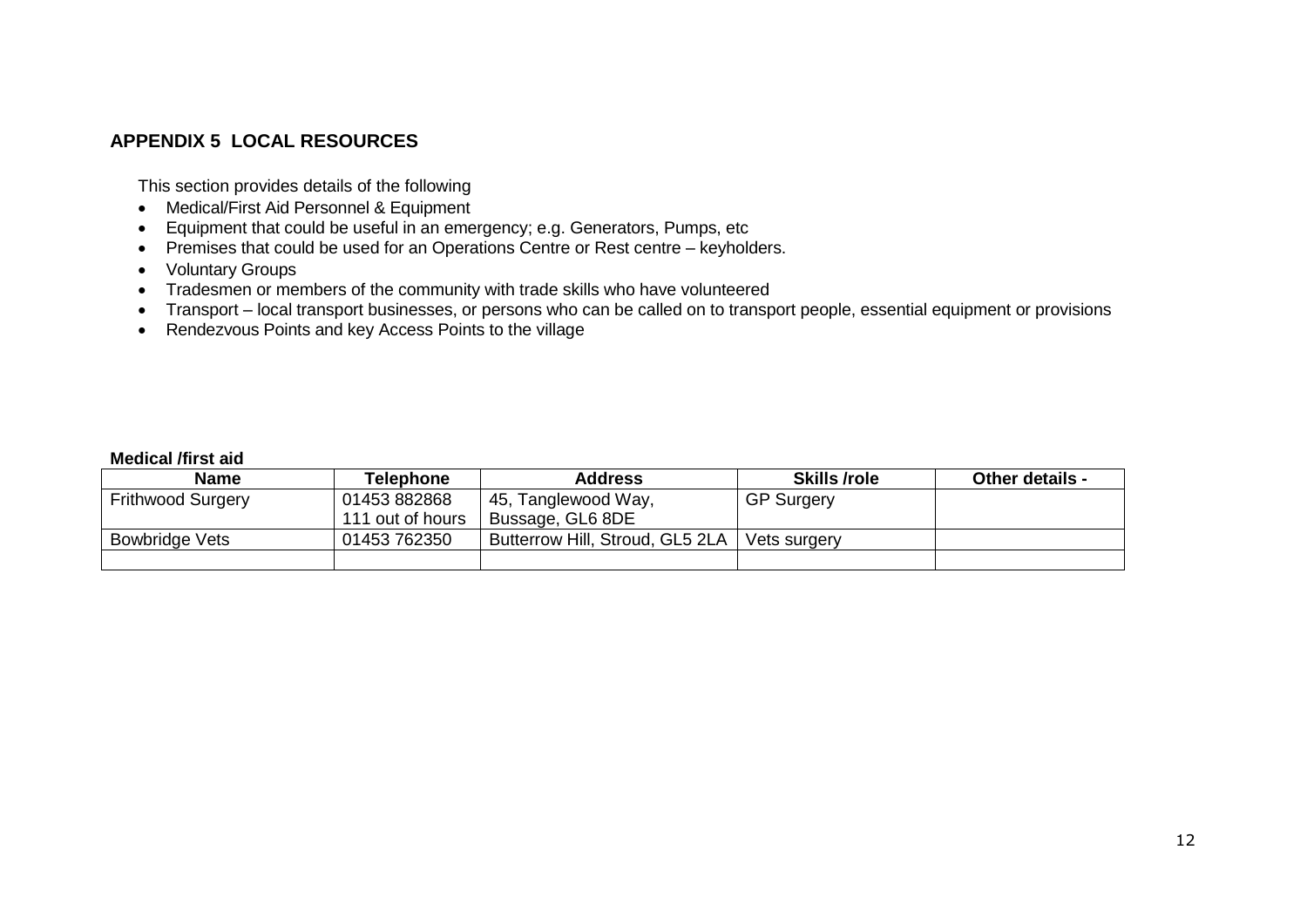# **Useful equipment**

| <b>Item</b>                        | Location                   | <b>Address</b> | <b>Details</b>                    |
|------------------------------------|----------------------------|----------------|-----------------------------------|
| Land Rover 4x4                     | <b>Parish Council Shed</b> | Cemetery       | Keys from Parish Centre Christine |
| Grit spreader (tow along)          |                            |                | Prince/Chris Ellis/Chris Attwood  |
| Massey Fergusson 1230 mini tractor |                            |                |                                   |
| Wheelbarrows (2)                   |                            |                |                                   |
| 5.5KW Generator                    |                            |                |                                   |
| 900w Honda generator               |                            |                |                                   |
| Ladders                            |                            |                |                                   |
| Wrecking bar/ crowbar              |                            |                |                                   |
| Loppers                            |                            |                |                                   |
| Saws                               |                            |                |                                   |
| Spades, shovels, forks             |                            |                |                                   |
| Bolt croppers, spanners            |                            |                |                                   |
| Sandbags (200)                     |                            |                |                                   |
| Wag-bags single-use toilets (6)    |                            |                |                                   |
| 25I water containers (8)           |                            |                |                                   |
| Boxes and crates                   |                            |                |                                   |
| Salt/grit (2 tonne)                |                            |                |                                   |
| Sand (0.5 tonne)                   |                            |                |                                   |
|                                    |                            |                |                                   |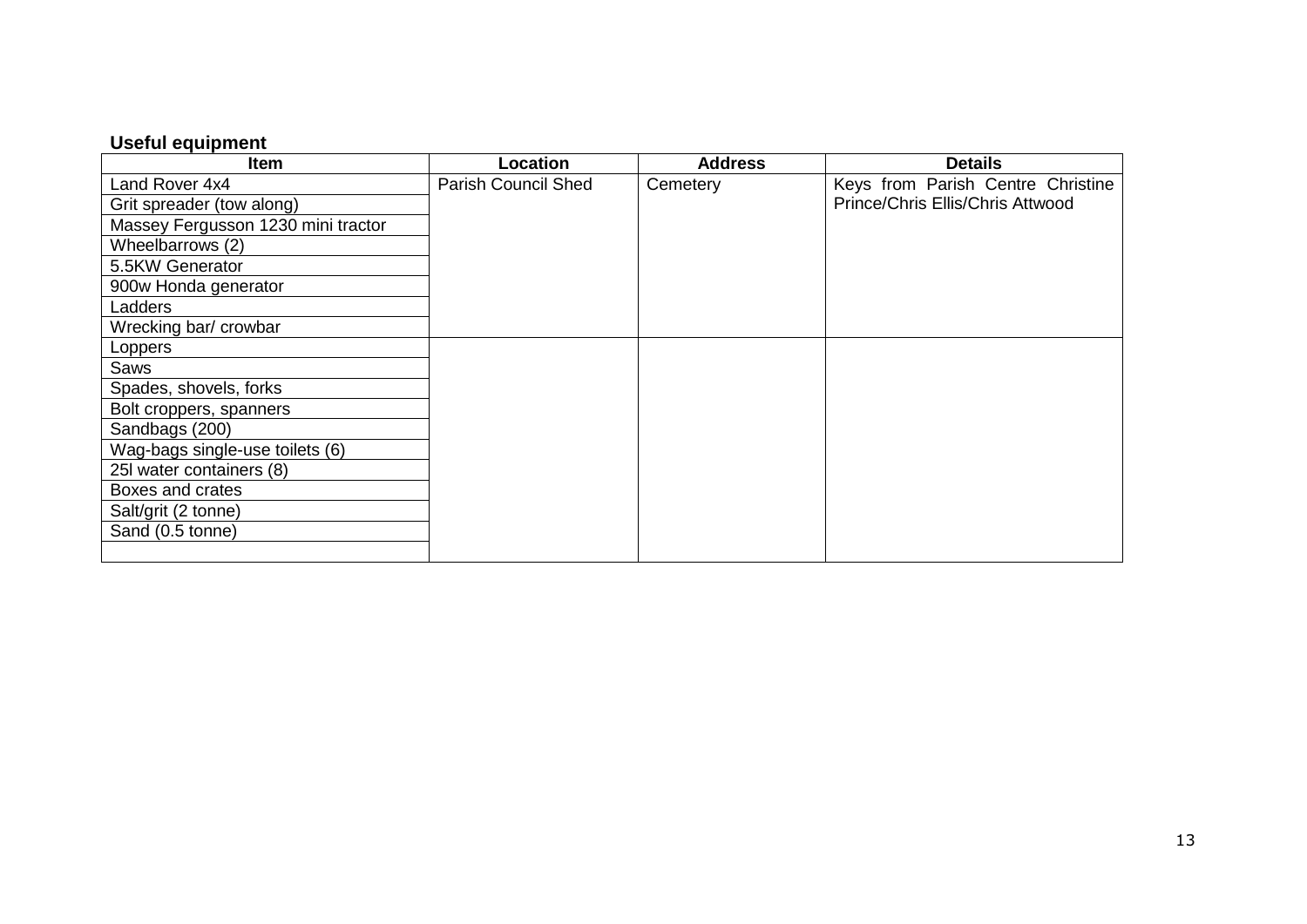# **Premises**

| <b>Name</b>                                          | <b>Contact</b>                         | <b>Telephone</b>             | <b>Address</b>                      | <b>Details</b>                                                                                                                                                                                                                                                                                                    |
|------------------------------------------------------|----------------------------------------|------------------------------|-------------------------------------|-------------------------------------------------------------------------------------------------------------------------------------------------------------------------------------------------------------------------------------------------------------------------------------------------------------------|
| <b>Chalford Parish Council</b>                       | <b>Christine Prince</b><br>Kate Arnold | 01453 887204                 | Geralds Way,<br>Chalford, GL6 8FJ   | Ground floor - Kitchen with microwave and utensils,<br>meeting room with tables and chairs, office with<br>telephone, computers, internet, photocopier/printer,<br>toilet. Small back yard. Connection for generator.<br>Defibrillator. First floor - room with computer,<br>telephone, table and chairs. Toilet. |
| Chalford Sports and<br>Social Club                   | Ali<br>Rob<br>and<br><b>Brady</b>      | 01453 884214                 | Highfield Way,<br>Chalford, GL6 8LZ | Main Hall (17x9m), Side Hall (10x4m), Lounge and<br>bar. 2 changing rooms and showers. Landline 01453<br>884214. Wifi, Electric cooker, fridge, sink. Tables: 30<br>rectangular, 12 square, 4 round. 150 chairs. Ramp<br>access to main entrance. Car park for 50 cars, large<br>sports field.                    |
| <b>Chalford Village Hall</b>                         | Kath Leworthy                          | 01453 882069                 | London Road,<br>Chalford, GL6 8HN   | Small hall with kitchen. 2 toilets. Fridge, microwave,<br>hot plates, crockery, cutlery. 10 tables/60 chairs.<br>Disabled access. No landline, no wifi.                                                                                                                                                           |
| France Lynch Church<br>Rooms<br>Alternative contact  | Monica Ridge<br>Jane Calvert           | 01453 883271<br>01453 731054 | Lynch Road,<br>Chalford, GL6 8LL    | Large and small halls, porch, kitchen, 2 toilets,<br>upstairs - 2 small rooms. Electric cooker, fridge,<br>crockery and cutlery for 80. 10 large tables/12 small.<br>80 chairs. No landline, no wifi. Disabled access -<br>fair.                                                                                  |
| <b>Chalford Hill Methodist</b><br><b>Church Hall</b> | Rowland South/<br>Jane Creed           | 07817 189075<br>07792 444696 | Midway, GL6 8EN                     | 2 Halls approx 30' x 15' and 28' x 12'. Kitchen, 2<br>toilets (one suitable for wheelchair use). Cooker,<br>fridge, dishwasher, urn, saucepans. Approx. 35<br>place settings, utensils. No landline, no Wifi. 10<br>tables/40+ chairs. Disabled access via slope, baby<br>change in accessible toilet.            |
| <b>Bussage Village Hall</b>                          | Amanda Baber<br>Bev Jones              | 07736 412017<br>01453 883073 | The Ridge, Bussage.<br>GL6 8HD      | Village hall and garden, 4 toilets, no landline, no Wifi.<br>Kitchen. 20+ tables and 40+ chairs. Disabled access.                                                                                                                                                                                                 |
| <b>Chalford Hill School Hall</b>                     | <b>Corrine Martin</b>                  | 01453 872725<br>01453 883123 | Chalford Hill, GL6<br>8QY           | Approx. 90sq metres. 1 toilet, No landline in hall. Wifi<br>but weak. 1 kitchen, 10 tables, 14 benches. Slight<br>step to gain access.                                                                                                                                                                            |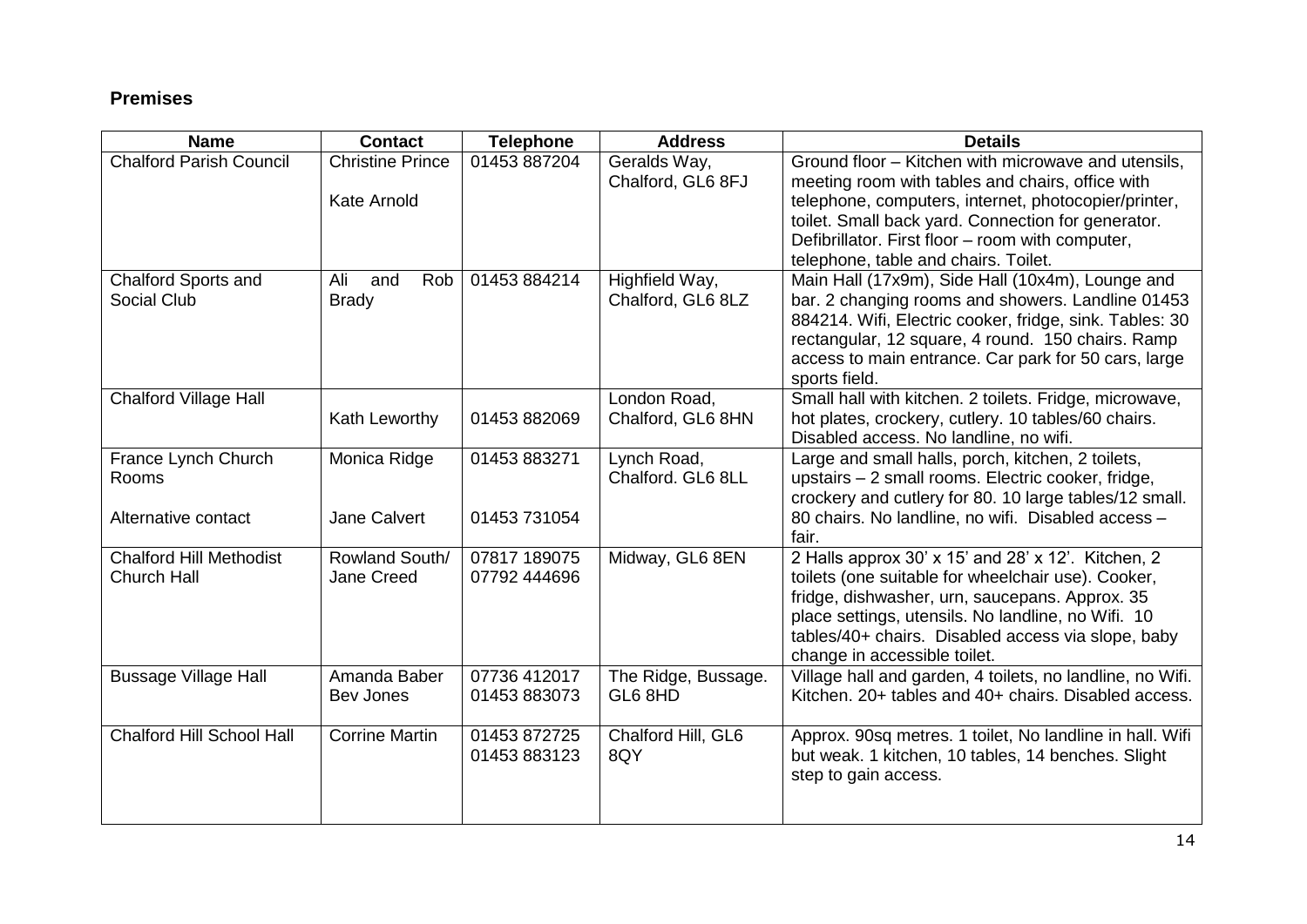| Eastcombe<br>Scouts<br>and<br>Guide Hall             | Jean Ashworth<br><b>Tony Dendy</b><br>David Lodwig      | 01453 731713<br>01453 882200<br>07968059009 | The Allotments,<br>Eastcombe<br>GL6 7DY | 1 Hall $-$ 12 x 8m, 1 Hall 6 x 6m, kitchen, 4 toilets $-$ 1<br>disabled, 2 urinals. Landline - 01452 770062, Wifi. 1<br>Hobs, 2 ovens, 1 fridge, 1 sink plus hand wash bowl.<br>17 tables and approx. 80 chairs. Ramp access from<br>car park. Car parking for approx. 20 cars. Field area.<br>https://eastcombe.org.uk/ |
|------------------------------------------------------|---------------------------------------------------------|---------------------------------------------|-----------------------------------------|--------------------------------------------------------------------------------------------------------------------------------------------------------------------------------------------------------------------------------------------------------------------------------------------------------------------------|
| <b>Frith Youth Centre</b><br>Alternative contact     | Mrs Bev<br>Roesen<br>Liam                               | 01453 887204                                | Brownshill Road,<br>Stroud, GL6 8HD     | 1 large hall to accommodate up to 120. 1 smaller<br>hall carpeted with pool table, games equipment,<br>assorted seating. Changing rooms and shower. 1<br>kitchen with cooker, fridge, freezer, microwave. 5<br>toilets. No landline. Wifi. Approx 12 tables, over 100<br>chairs. Disabled access.                        |
| <b>Bussage Primary School</b><br>Alternative contact | Mrs B Cox<br>(Caretaker)<br>Mr A Ferguson<br>Headmaster | 07799 605750<br>01242 582238                | The Ridgeway,<br>Bussage, GL6 8FW       | School hall. 2 adult toilets + children's. Landline -<br>01453 883205. Wifi. Kitchen facilities. 16 tables and<br>140 chairs in hall. Disabled access.                                                                                                                                                                   |

# **Voluntary groups**

| Organisation                    | <b>Name</b>            | Tel           | <b>Address</b>                   | <b>Responsibility</b>     |
|---------------------------------|------------------------|---------------|----------------------------------|---------------------------|
| <b>Chalford Vale River Team</b> | Toby Owen              | 01453 886204  | Tankards spring cottage          | Flood<br>Warden<br>Parish |
|                                 |                        | 07950 022507  | High street, Chalford. GL6 8 DN  | and Member of the River   |
|                                 |                        |               |                                  | Team                      |
| The Long Table                  |                        | 01453 367499  | Unit 1, Brimscombe Port, Stroud, |                           |
|                                 |                        |               | GL5 2QQ                          |                           |
| British Red Cross, Wilts, Avon, |                        | 01173012600   | Caxton Business Park, Warmley,   |                           |
| Glos.                           |                        |               | Bristol. BS30 8XP                |                           |
| Women's Institute France Lynch  | Ann Allnutt            | 01453 882306  | France Lynch                     |                           |
| St John the Baptist Church      | Mike Kent              | 01453 885977- | France Lynch                     | Church Warden             |
| Christchurch                    | <b>Shirley Bushell</b> | 01453 883971  | Chalford Vale                    | Church Warden             |
| <b>Chalford Baptist Church</b>  | Jean Downer            | 01453 887880- | Chalford Hill                    | Secretary                 |
| St Michaels Church, Bussage     | Peter Freke            | 01453 884395  | <b>Bussage</b>                   | Church Warden             |

# **People with key skills or equipment**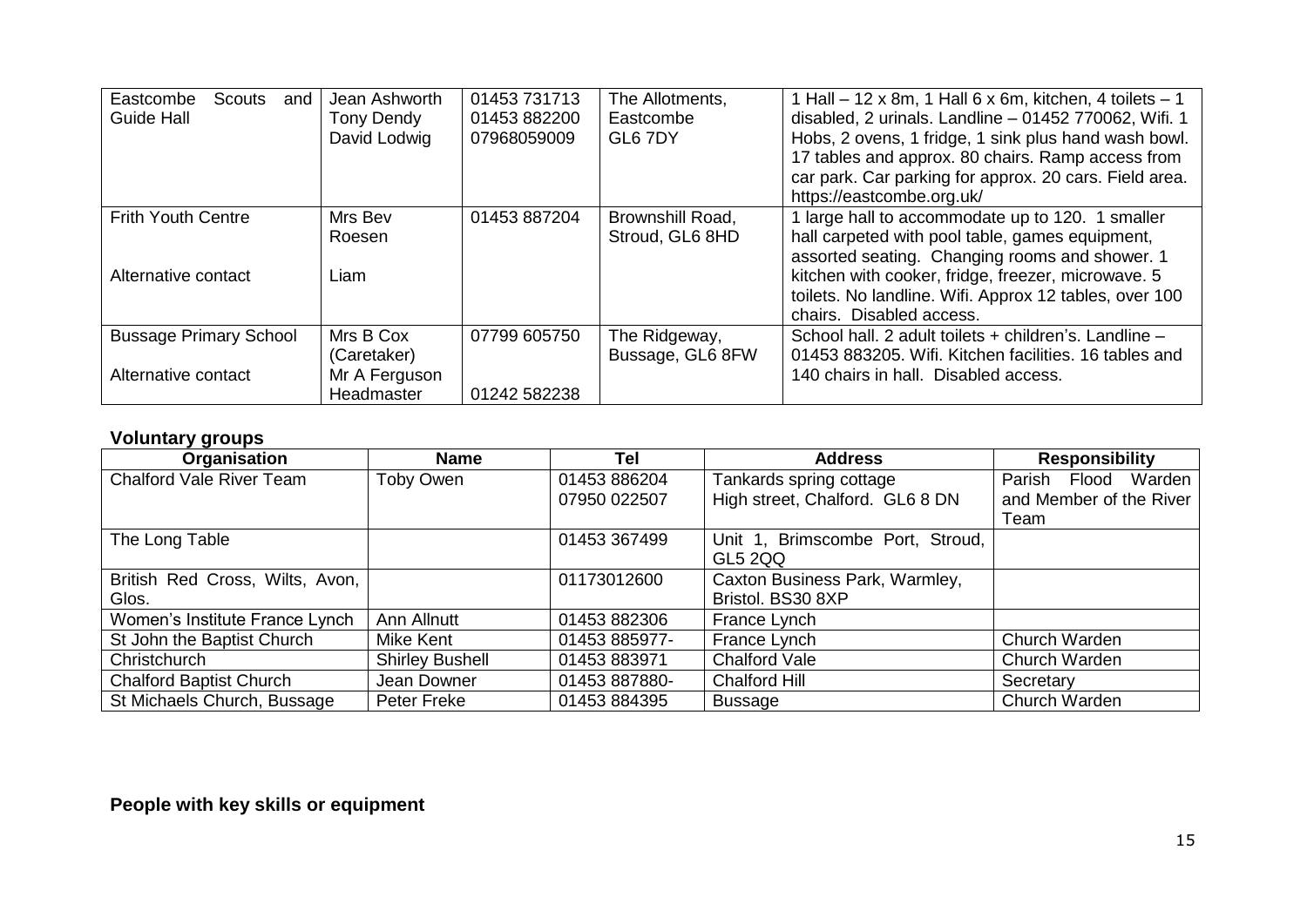| <b>Name</b>                    | Telephone    | <b>Address</b>       | <b>Item/Service</b>       | <b>Other details</b> |
|--------------------------------|--------------|----------------------|---------------------------|----------------------|
| Len Taylor                     | 01453883618  | St Hilarys Bussage.  | Mini digger and other     |                      |
|                                |              | GL6 8BB              | emergency equipment       |                      |
| <b>Chalford Parish Council</b> | 01453 887204 | Geralds Way, GL6 8FJ | Generator, Land Rover and |                      |
|                                |              |                      | other equipment           |                      |

# **Rendezvous Points and key access points to village**

Chalford Parish Council, Geralds Way, Chalford. GL6 8FJ – opposite shops/doctor's surgery area. Second building on the left.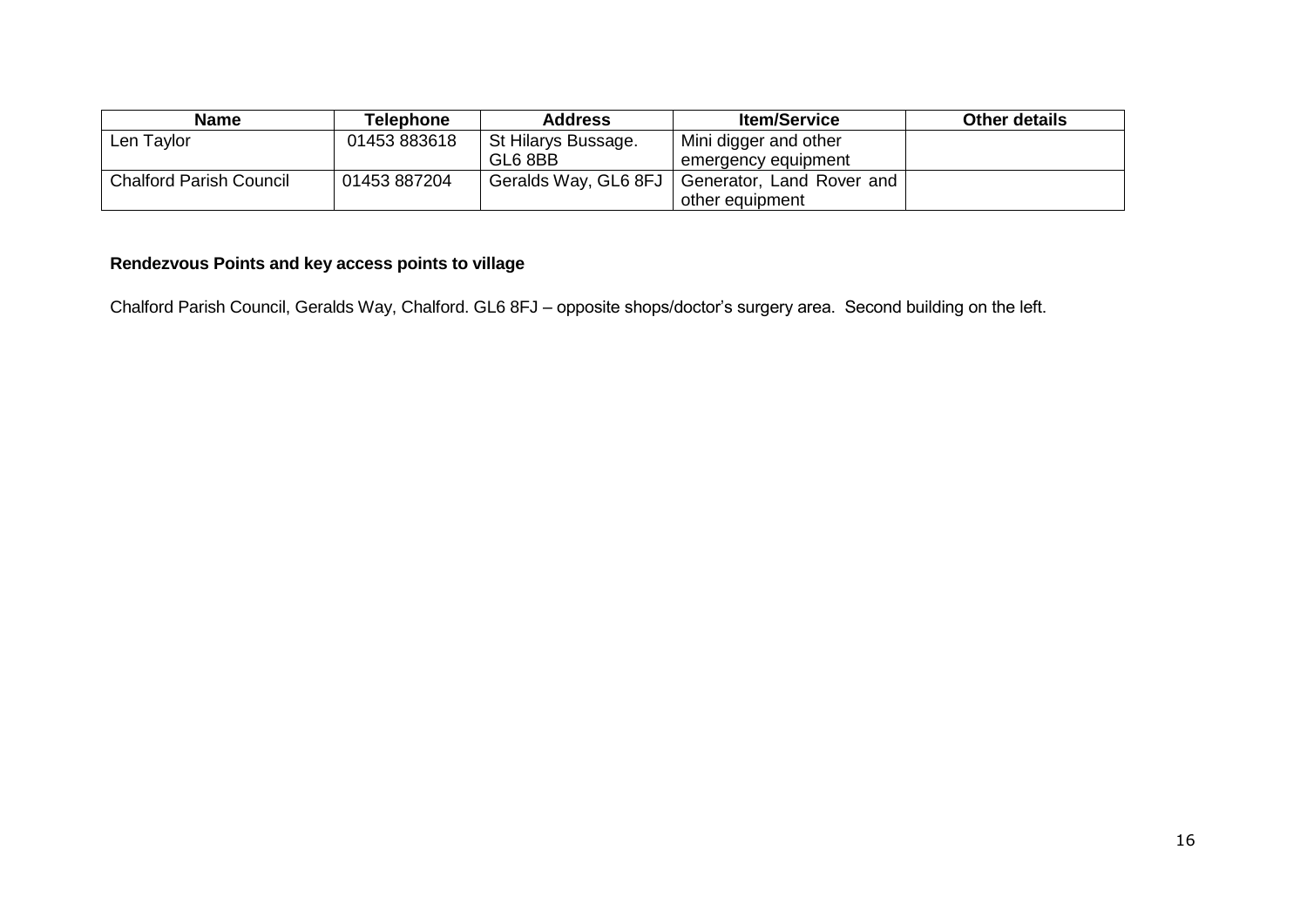# **APPENDIX 6 VULNERABLE GROUPS AND INDIVIDUALS**

| <b>Name</b>              | <b>Role</b>           | <b>Telephone</b> | <b>Address</b>                  |
|--------------------------|-----------------------|------------------|---------------------------------|
| <b>Frithwood Surgery</b> | Doctors surgery       | 01453 882868     | 45 Tanglewood Way,              |
|                          |                       |                  | Bussage, GL6 8DE                |
| Kim Hill                 | <b>Community Well</b> | 07980<br>773391  | Independence Trust              |
|                          | Being Agent,          |                  | 0345 8638323                    |
|                          | Independence Trust    |                  |                                 |
| <b>Craig Fellowes</b>    | Neighbourhood         | 07876 405833     | <b>Stroud District Council,</b> |
|                          | Warden                | 01453 754514     | Ebley Mill, Stroud,             |
|                          |                       |                  | Gloucs. GL5 4UB                 |

# **People/organisations that might help identify vulnerable people**

# **Vulnerable establishments** eg schools, residential homes

| <b>Name</b>                      | <b>Type</b>                                                     | <b>Contact</b>                       | <b>Tel</b>                   | <b>Address</b>                       |
|----------------------------------|-----------------------------------------------------------------|--------------------------------------|------------------------------|--------------------------------------|
| Newcombe<br>Lodge                | Residential<br>home for people<br>with complex<br>mental health | Manager                              | 01453 882020                 | The Ridgeway,<br>Bussage,<br>GL6 8HD |
|                                  | and risk taking<br>behaviours.                                  |                                      |                              |                                      |
| <b>Bussage Primary</b><br>School | Primary<br>School                                               | Mr A Ferguson<br>Headmaster          | 01453 883205                 | The Ridgeway,<br>Bussage,<br>GL6 8FW |
| <b>Chalford Hill</b><br>School   | Primary<br>School                                               | <b>Corrine Martin</b><br>Headteacher | 01453 885820<br>01453 883123 | Chalford Hill,<br>Stroud,<br>GL6 8LG |